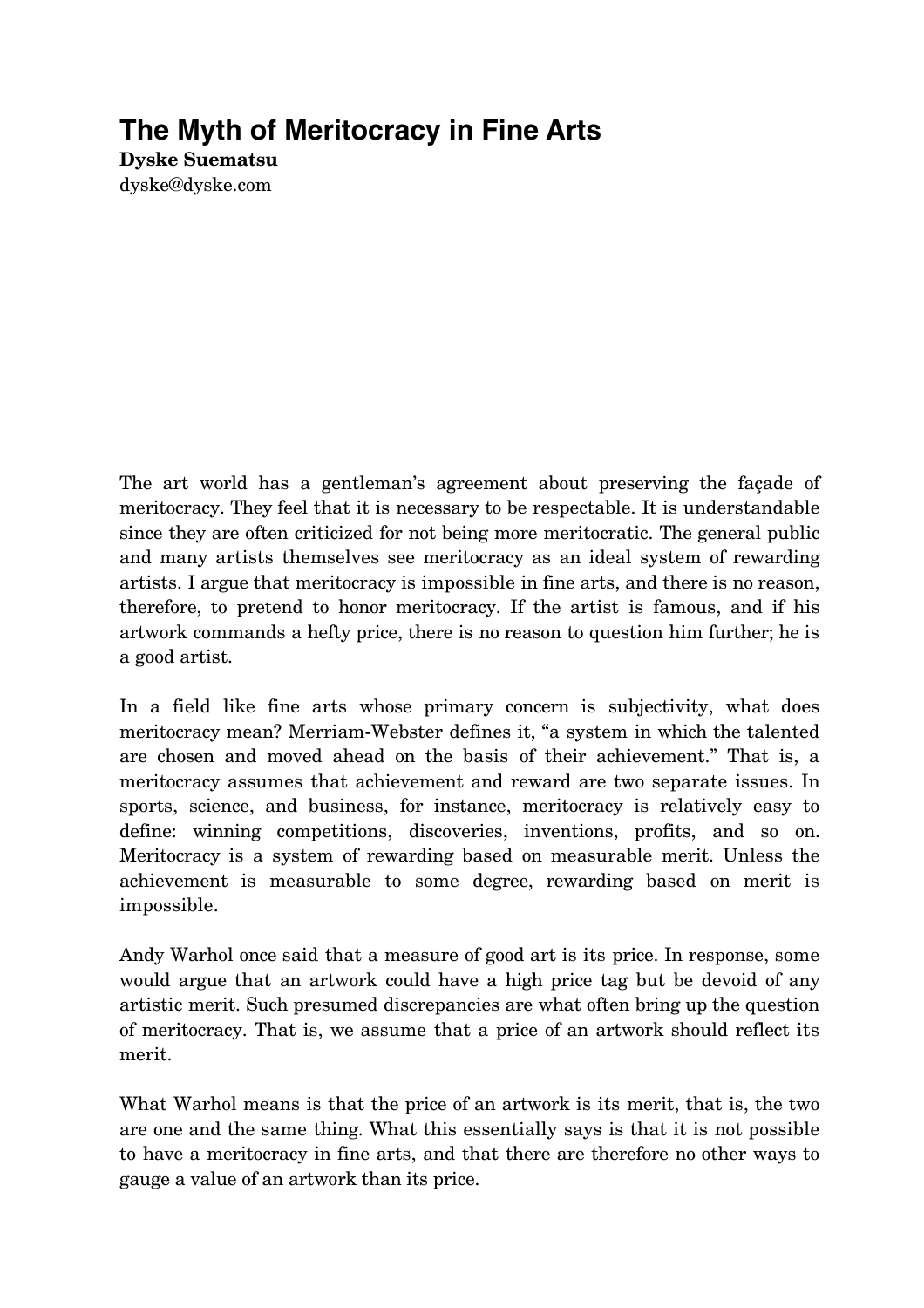We normally interpret such a view about fine arts as an expression of cynicism, but I argue that there is nothing cynical about this. To believe in meritocracy in fine arts would be to believe in the existence of a standard by which all art can be measured. Just as it is pointless to criticize people for their lack of meritocracy in choosing their lovers, merit has no place in fine arts. A price of an artwork does not point to anything but to itself.

This is not to say that an artwork could not have personal merit independent of price, but we need to remind ourselves that meritocracy is a social concept that comes into play only when two or more people are involved in determining value of something. Since the only thing about art we can agree on is the fact that we all disagree, we have no choice but to accept the impossibility of establishing a meritocracy, which leads us to a conclusion that, in fine arts, you do whatever it takes to raise the price of your artwork. Again, this sounds like a cynical statement, but it is not.

Here, a story Tim Rollins told us when I was in college comes to my mind. For one show, he and his team of kids made a series of small artworks which ended up selling like hotcakes. They were excited by this good news and decided to make a lot more of them. This time, only a few (or none at all) were sold. Rollins said his team had learned a valuable lesson: When you become too opportunistic, people can sense it.

Many good things in life have this quality. Spiritualists who seek enlightenment, at one point or another, face a maddening dilemma: The more you crave for enlightenment, the further away from it you get. Often the best way to achieve your goal is to keep it only in the back of your mind. I argue that the same applies to fine arts. Your goal as a fine artist is to achieve the highest price possible as Warhol suggested, but if you let this be your preoccupation, you get further away from it. A cynical attitude towards making money seldom pays off like you think it would.

Then what does it mean to be sincere? It is no accident that those who are successful in fine arts are often skillful salesmen. They seem to have an intuitive understanding of how to influence people and how to be recognized. This type of talent is often looked down on. Many would argue that salesmanship is independent of artistic talent, but I disagree. Great artists are often the keenest observers and interpreters of our society and culture. Their artworks fascinate us because they reflect their keen observations. If they possess a talent for observing and understanding aspects of our culture that most of us cannot see, it would only make sense that they would be good at influencing and getting recognized by that very culture. Their talent for salesmanship is not a separate talent from their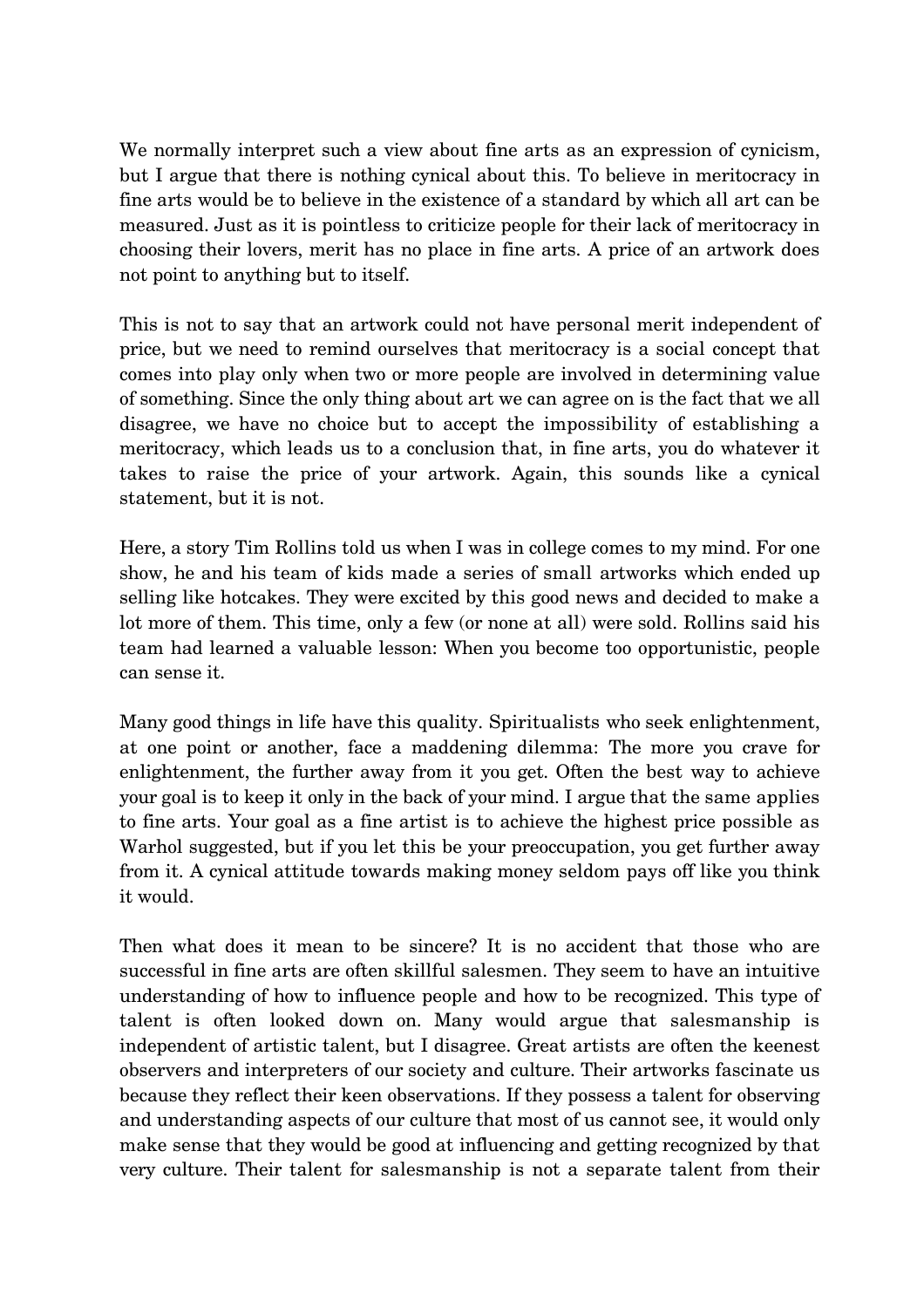artistic talent. They are one and the same thing. They are as sincere and passionate about their salesmanship as they are about their art, and that is why they tend to succeed in influencing others.

Why does salesmanship get such a bad rap in the first place? We often hear comments like this: Artist X is successful not because he is a good artist, but because he is a good salesman. From the perspective of salesmanship being just another expression of artistic talent, such a statement is a contradiction. Since much of modern advertising is banal and vulgar, we tend to forget the significance of advertising and salesmanship. Our cultures evolve because we let others know who we are, what we do, how we feel, and how we think. At the level of individuals, advertising ourselves seems like a selfish act, but without our urge to be known, understood, and recognized, our culture would not evolve. Advertising is an integral part of being a productive member of a society.

If salesmanship is an expression of artistic talent, it would be interesting to analyze how some of the successful artists achieved their recognition. Below, I am going to give some case studies.

In "Time Out Guide to the Saatchi Gallery", there are a few articles that describe how so-called "YBAs", Young British Artists, lead by Damien Hirst, achieved their international fame. Their beginning is the most interesting part. Counter to the romantic and idealistic notion commonly held by young artists, Damien Hirst appears to have understood that success cannot be achieved alone or based solely on presumed artistic merits. He enlisted his friends from college, like Sarah Lucas and Gary Hume, to work as a team. He organized a group show called "Freeze" for which he sent taxis to fetch important figures of the British art world. Even his relationship with Saatchi is a collaboration.

I speculate that Saatchi, in order to establish himself as an influential figure in the art world, needed more than just money. Initially he collected New York artists like Donald Judd, Andy Warhol, and Brice Marden. In 1985 when he first opened his gallery, these names were already well-established. For him to earn respect as a collector, he needed to discover artists of his own. Saatchi, being an advertising guru with a deep pocket, found the perfect product in Hirst. Their partnership had all the signs of success. For those in the advertising business, Saatchi's hit show, "Sensation", felt oddly familiar and was easy to relate to. Their success reflects their uncanny understanding of how our culture works.

Working as a team to self-promote, like the way Hirst and his friends did, is a common pattern we find in the history of modern art. If you are not familiar with how self-promotion works in the art world, you might find it odd that many famous artists knew each other even before they were famous. If artists were to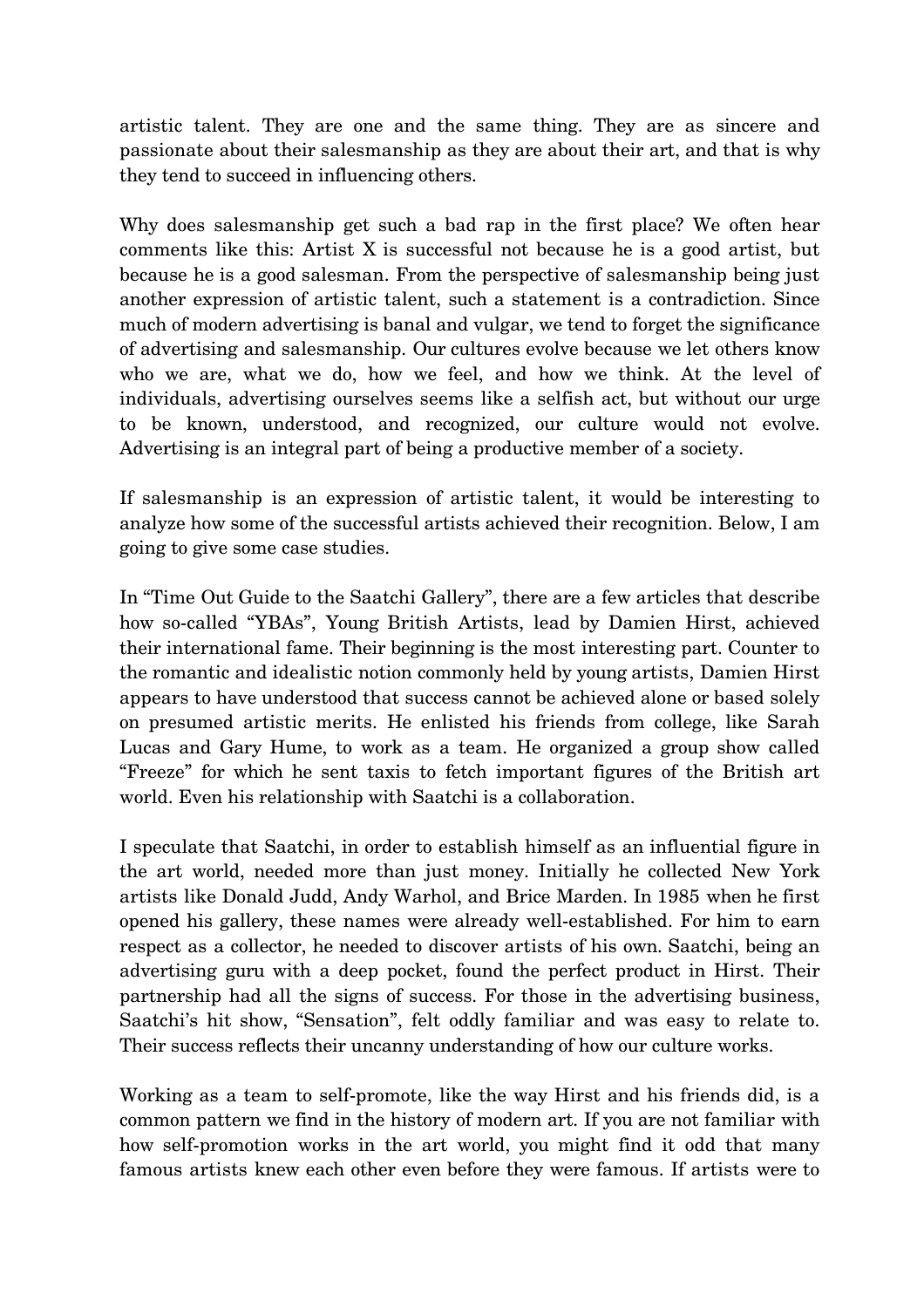be famous for presumed artistic merits alone, what are the chances that two genius artists happen to know each other years before they became famous? The reality is the other way around: They became famous because they worked together to be so.

When you read the collection of writings by the 60's conceptual artists in "Conceptual Art" published by Phaidon, you notice that many of them often wrote about each other before they were successful. This strategy must have worked quite well. If you write how great you are yourself, no one would listen to you. To get around this problem, you write about each other. For the same amount of effort, the latter is far more effective.

We can find many such groups who made self-promotion a team effort in the recent history of art. For instance, the Black Mountain school which included John Cage, Merce Cunningham, and Robert Rauschenberg. The New York school of Abstract Expressionists which included Jackson Pollock, Willem de Kooning, and Mark Rothko.

The group strategy makes sense in many ways. You can tap into each other's resource (studio space, equipment, social connections, etc..). You can share skills and knowledge. Each person can specialize in certain aspects of promotion (writing, socializing, designing, getting publicity, etc..) What you say about each other would have more credibility to outsiders than if you had to talk about yourself. It is easier to organize an event or a show if it is done as a group. If one of them becomes successful, he could direct some of the attention to the rest of the team by frequently talking about them, by trying to introduce them to powerful people, by including them in a group show, and so on. If you work as a team, even if success is a matter of pure luck, the chance of one of the members becoming successful is much greater than you yourself becoming successful. By working as a team, the overall impact would be greater than the sum total of individual contributions, which is a phenomenon called synergy.

The concept of synergy is a common sense in the business world. The only reason why it is not in fine arts is because art is presumably about individual expression. It does not occur to many artists to work as a team, unless the point of it is an artistic collaboration. A nameless team can be formed only for the purpose of self-promotion. It is not such a foreign concept, if you think about the fact that, in conventional business, we form teams to make money, but each of us pursue different ideas of happiness in our private lives.

The fact that working as a team is more effective than working independently comes as no surprise. We could argue that human beings as well as most living creatures on earth are designed to work in teams. Teamwork is something fine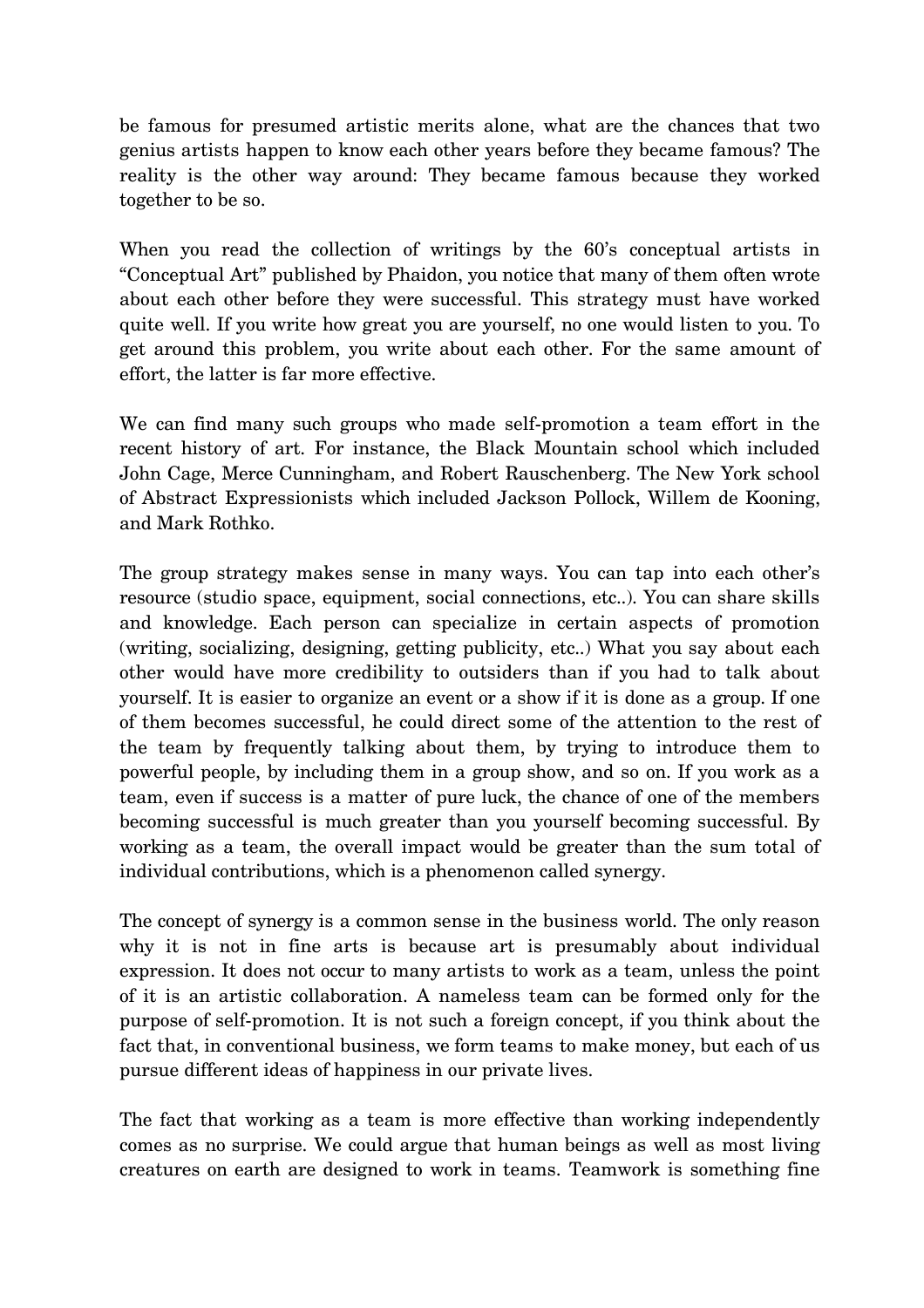artists are not particularly known for because they tend to focus on the notion of individual. The ability to organize, lead, and work in a team is one of the most mysterious, profound, and creative aspects of human social life, yet many fine artists rarely experience being leaders or organizers of groups, and choose instead to work in solitude. It is somewhat ironic that artists who have little or no experience with organizing are often the most vocal critics of the major organizations of our society. This is all the more reason why artists like Damien Hirst who know how to work in teams deserve credit.

Some might feel that there is something almost underhanded about working in teams to self-promote, but the word "underhanded" would imply that there is a way to measure something to be fair and unfair in fine arts. Again, this argument implies a meritocracy as an ideal system. Fairness too comes into play only if something is measurable like in the Olympics. Furthermore, if you apply Game Theory to fine arts, it is possible that each artist's selfish desire to become famous is what drives the art world to evolve. I would say, in fine arts, anything goes.

From this conclusion, I feel that it is time for us to go beyond the romantic notion of meritocracy, and sincerely recognize the significance of the salesmanship of artists. At least in Western art, talent for self-promotion is an inextricable part of what art is. Here are some ways in which sincere recognition of salesmanship can manifest in practice.

Galleries and museums put up façade of meritocracy, when what goes on behind the scenes has nothing to do with it. They are supposed to choose artists based on their artistic merit, not based on their friendship with famous artists, nor based on the power of their dealers. I feel that it would be healthier, if a museum exhibition, for instance, would be organized based on current market price, rather than pretending to know the merits of the artworks they present. In the end, they will achieve the same result, but the upfront premise would be more honest.

For galleries, it is rare that they would select their artists anonymously from a pile of slides based on presumed artistic merits. So, why not make the information public about the connections through which their artists came to be known to them? Perhaps even present a flow chart of connections.

Here is another justification for recognizing artist's salesmanship. We tend to assume that an artist becomes famous because he was influential, but the opposite can also be true. Marcel Duchamp became an influential artist when he brought a urinal into a gallery, but at that point, he was already a successful artist. If he was only an unknown, struggling artist, the chances are the art world would have completely ignored his urinal. Or, it is possible that he would not